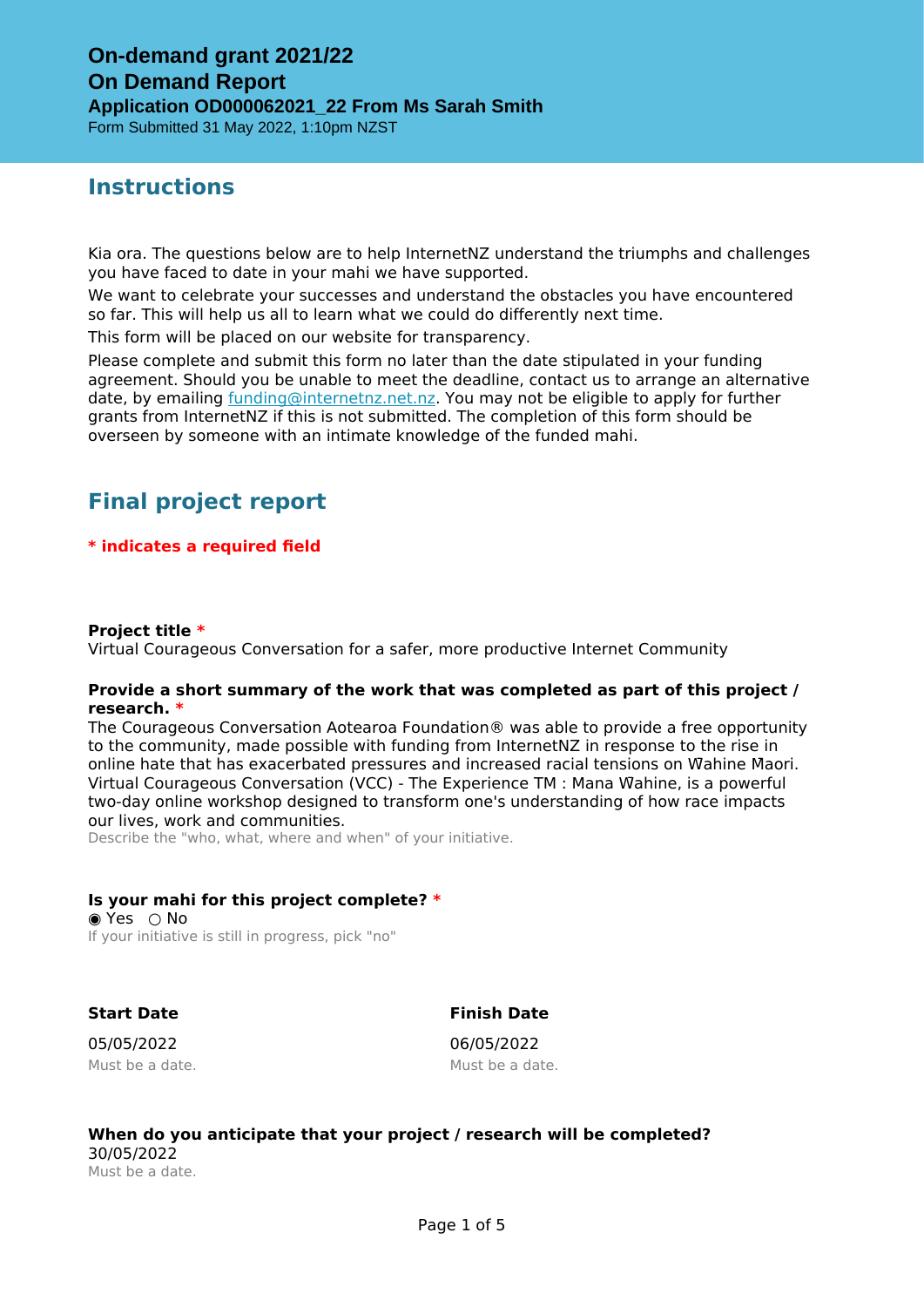Leave blank if this is an ongoing initiative or if finish date is unknown.

#### **Are there any areas where you need further support to complete this mahi?**

Participants were invited to attend a follow-up check-in session two weeks following the workshop, and also invited to feedback via online survey about their experience.

### **What are the outcomes of this project? \***

Outcomes of this project include the wide interest and response to this workshop demonstrating a need in the community for a space for intentional conversations about race and racial equity in Aotearoa.

A total of 60 participants registered with an overwhelming response from both wāhine Māori and non-Māori women, so we were able to host participants over two separate workshops in the month of May 2022.

Describe major achievements or outcomes of the project in terms of benefits for participants and/or others.

### **Who have you worked with to make this project happen?**

The Courageous Conversation Aotearoa Foundation worked with the Courageous Conversation South Pacific Institute to deliver this workshop to the community. There was additional wrap around support provided via a pre-workshop and a post-workshop session with the organisation Āki Innovations. These sessions provided a virtual space to establish connections and reflect in a context of manaakitanga, whanaungatanga and kaitiakitanga, bookending the actual VCC experience.

For example, staff, volunteers, other organisations or support that has been instrumental in this mahi.

### **Describe any changes from the original proposal and the reason the changes were required.**

Due to Omicron impacting the original delivery of this workshop we had to reschedule which meant our attendance numbers fluctuated slightly.

We may use this information to help inform others undertaking similar work.

## **What did you or your team/organisation learn as a result of doing this project? \***

We learned that providing a space specifically for wāhine Māori to share their lived experience with each other, and providing them a set of tools provided through our facilitation, was transformative and invaluable to many. The feedback shared was positive, validating and supportive of more workshops and programming of this nature.

Describe some areas for improvement and/or reasons for success and/or challenges. How will the things you learnt inform future projects?

#### **How will you share the outcomes and lessons from this mahi? \***

We are already exploring holding another two-day VCC workshop free to the community most impacted by the Dawn Raids, and have received a small amount of funding so far, so are now seeking a matching funder to be able to confirm a date ini 2022. What channels/mediums were used?

## **Which population group/s were affected by this project or program? \***

Ethnic and racial groups > Indigenous peoples

Gender groups > Females

Please choose only the group/s that were at the very core of this project/program.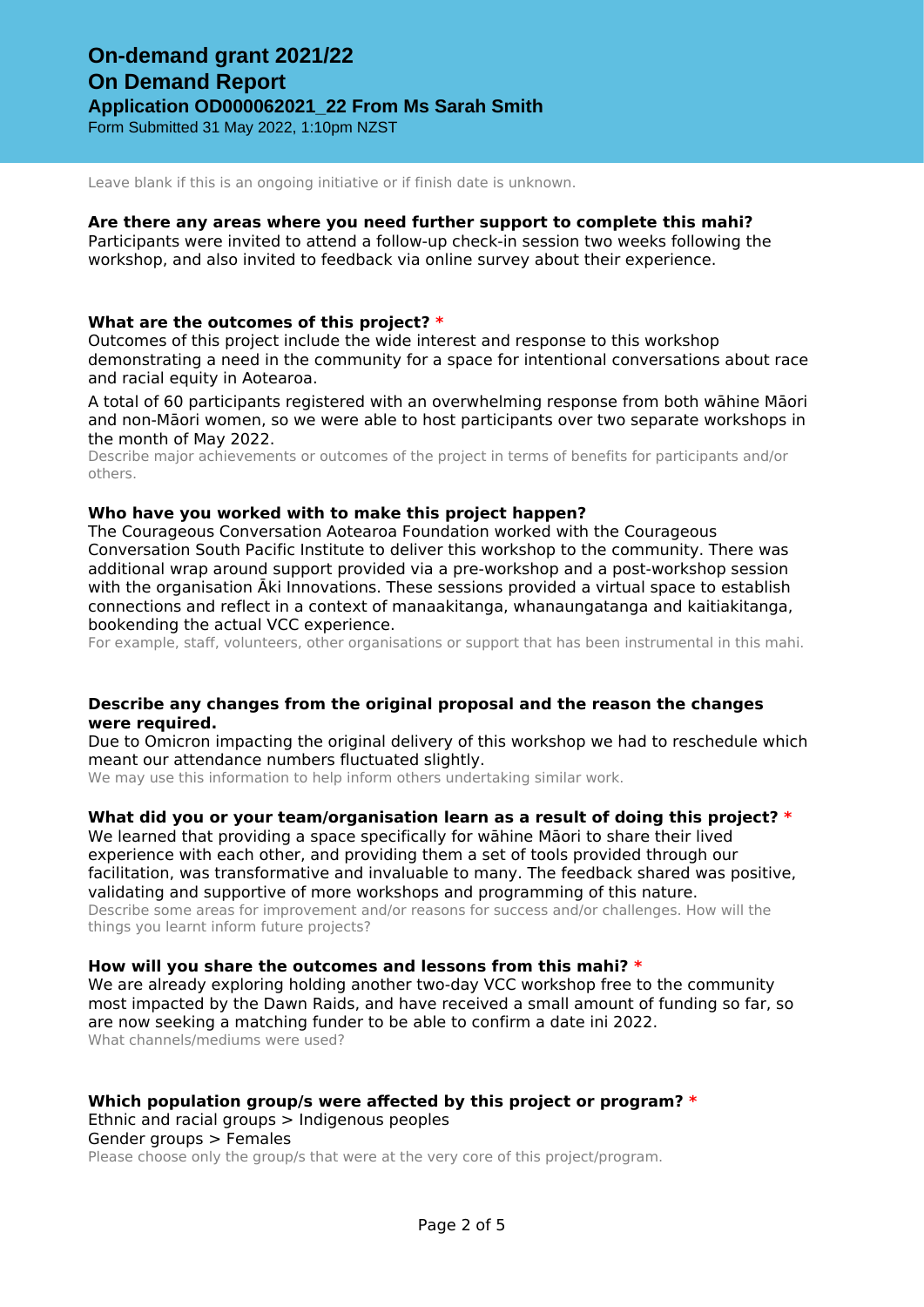## **Did you reach the audience you intended? \***

We reached about 80% of our intended capacity due to the change in date as a result of Omicron.

Reflect on who you set out to help, and whether this changed at all through the course of the project.

### **What has the feedback been to date? \***

While most of our feedback is currently confidential, the following represents a common theme from everyone who have responded thus far to our evaluation survey upon completion of the workshop.

"This felt like a space where I could resonate and identify with each of the wāhine involved. I felt connected to and safe in this workshop because it was just wāhine maori." Consider whether you have permission before quoting any specific piece of feedback.

|                                                                | We'd love to see some visual and/or audio<br>representations of your work. Please share it below.                                                                                                                  |  |  |
|----------------------------------------------------------------|--------------------------------------------------------------------------------------------------------------------------------------------------------------------------------------------------------------------|--|--|
| <b>Upload files:</b>                                           | Filename: Mana Wahine mailerlite newsletter 2022.pdf<br>File size: 745.4 kB                                                                                                                                        |  |  |
|                                                                | and/or                                                                                                                                                                                                             |  |  |
| <b>Provide web link:</b>                                       | http://www.ccaotearoafoundation.org.nz<br>Must be a URL                                                                                                                                                            |  |  |
|                                                                | and/or                                                                                                                                                                                                             |  |  |
| <b>Provide additional</b><br>details:                          | Due to the confidentiality we uphold for our participants in<br>the workshops, we are regretfully unable to share photos<br>of attendees or materials shared at this time.<br>Please include captions, if relevant |  |  |
| Can we use your<br>media content in our<br>communications? $*$ | $\bullet$ Yes $\circ$ No $\circ$ Please contact us first<br>e.g. in our annual report                                                                                                                              |  |  |

# **Financial report**

## **\* indicates a required field**

## **Project income and expenditure**

Please provide details of any project income (funds received) and project expenditure (funds spent) to date.

Use the 'Notes' column to provide any additional information you think we should be aware of.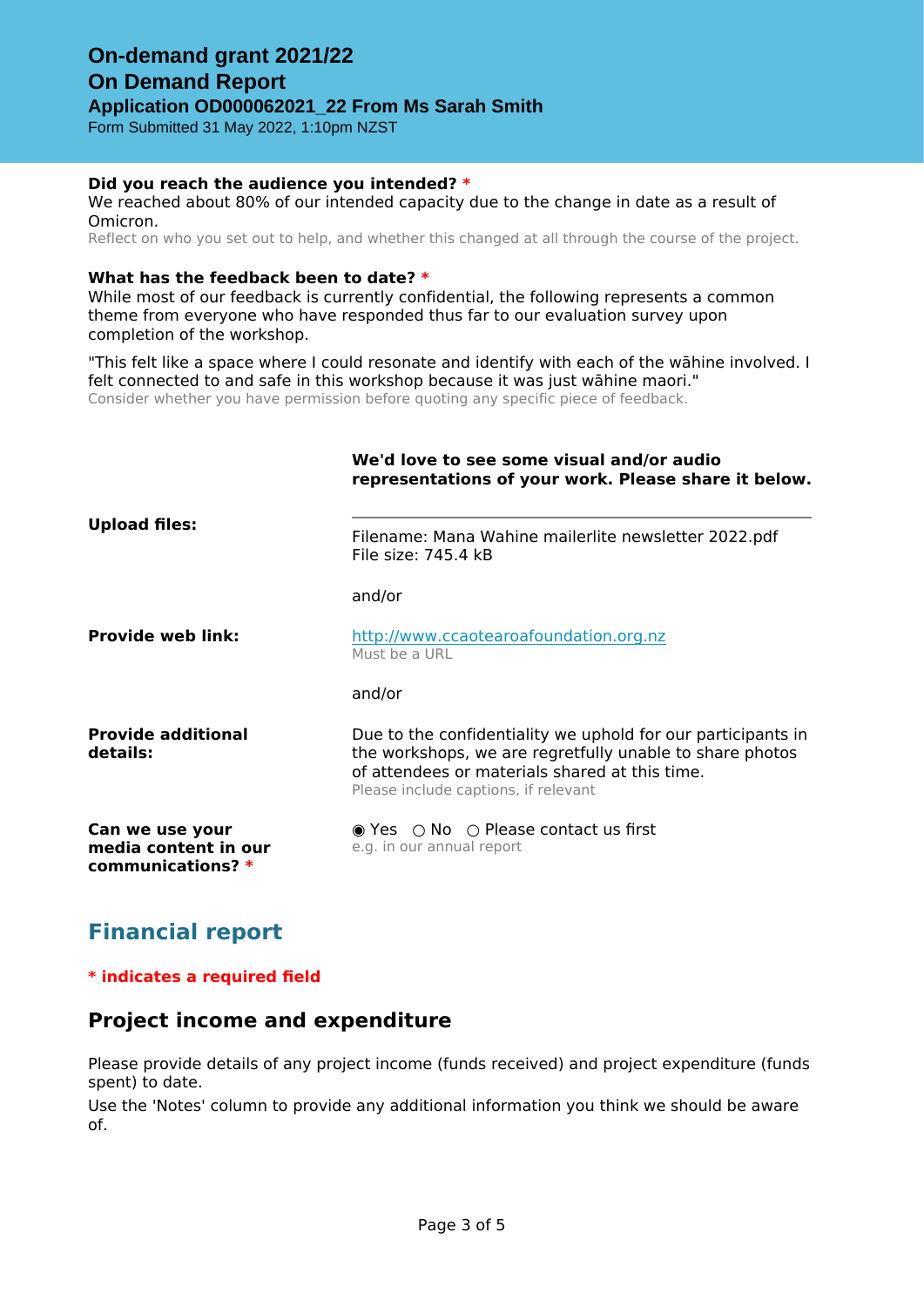## **On-demand grant 2021/22 On Demand Report Application OD000062021\_22 From Ms Sarah Smith** Form Submitted 31 May 2022, 1:10pm NZST

| Income<br><b>Description</b>                            | Income type             | Confirmed<br>funding? | <b>Income amount Notes</b><br>$($ \$) |                                                                                                              |
|---------------------------------------------------------|-------------------------|-----------------------|---------------------------------------|--------------------------------------------------------------------------------------------------------------|
| Internet NZ                                             | Philanthropic<br>grants | Confirmed<br>$\ast$   | \$10,000.00                           | On Demand<br>Funding re-<br>ceived                                                                           |
| Courageous Con-<br>versation South<br>Pacific Institute | In-kind support         | Confirmed             |                                       | \$5,000 valued in<br>Sponsorship in<br>kind in order to<br>be able to deliv-<br>er this workshop<br>for free |
|                                                         |                         |                       |                                       |                                                                                                              |

| <b>Expenditure</b><br>description                                        | <b>Expenditure type</b>      | <b>Expenditure</b><br>amount() | <b>Notes</b>                                                                                                                                                                                                                                                      |
|--------------------------------------------------------------------------|------------------------------|--------------------------------|-------------------------------------------------------------------------------------------------------------------------------------------------------------------------------------------------------------------------------------------------------------------|
| Delivery of VCC The<br>Experience, pre and<br>post meeting ses-<br>sions | Overheads                    | \$10,000.00                    | Facilitators, technical<br>support and adminis-<br>tration, wrap around<br>support and commu-<br>nications to partici-<br>pants                                                                                                                                   |
| Promotions and Reg-<br>istration                                         | Advertising and<br>promotion | \$0.00                         | \$2,500 in Marketi<br>ng/Comms: Online<br>management for re<br>gistration/planning<br>and preparation/so<br>cial media/newslett<br>ers to promote the<br>workshop and com-<br>municate with par-<br>ticipants about date<br>changes, Zoom links<br>and scheduling |
|                                                                          |                              |                                |                                                                                                                                                                                                                                                                   |

# **Income and Expenditure Totals**

## **Total income amount**

## **Total expenditure amount Income - expenditure**

\$10,000.00 This number/amount is calculated.

\$10,000.00 This number/amount is calculat-This number/amount is calculated.

\$0.00 ed.